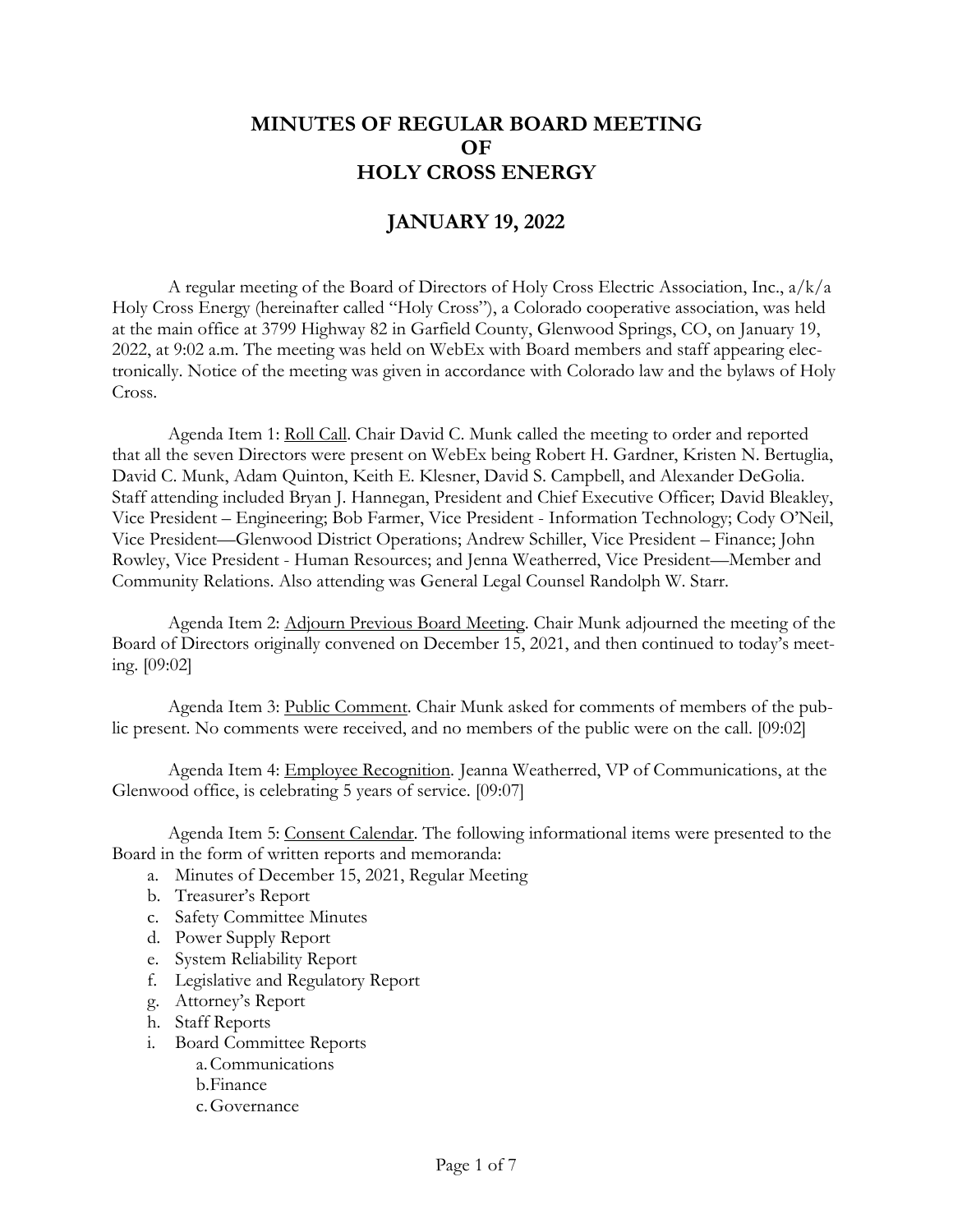d.Strategic Issues

i. Directors' Reports

i. Western United Electric Supply Corporation

- ii. Colorado Rural Electric Association
- iii. National Rural Electric Cooperative Association
- iv. National Rural Utilities Cooperative Finance Corporation

Questions posed by Board members were answered by staff members. A motion was made, seconded, and unanimously carried that the staff reports were moved out of the consent agenda to new business. A motion was made, seconded, and unanimously carried the legislative and regulatory report was moved out of the consent agenda to new business. Upon motion duly made, seconded, put to a vote and unanimously carried, it was

**RESOLVED**, that the items on the Consent Calendar be approved as presented. [09:55]

Agenda Item 6: COVID-19 Update. President and CEO Hannegan gave an update about the effects of the government orders regarding COVID-19 and the effect on Holy Cross's operations. Questions from Board members were answered by Mr. Hannegan. [10:01]

Agenda Item 7: Old Business.

a. Annual Safety and Loss Report. Mr. Rowley advised the Board on the progress implementing our ongoing Safety Improvement Plan, and he provided data on illnesses and injuries suffered by HCE employees in 2021. Our 2021 Fourth Quarter Safety and Loss.

In 2021 Q4:

• Our Total Recordable Cases Incident Rate (TRCIR) was 2.65 reflecting a total of four recordable incidents.

• The Days Away, Restricted, or Transferred (DART) was 0.66 due to one lost time claim in the fourth quarter of 2021.

• There were two General Liability/Property Damage claims in 2021 totaling \$5,194. There were no General Liability/Property Damage claims for Q4.

We have also included our 2021 Safety Improvement Plan which includes an update on our three-year plan, annual plan, and current initiatives. Mr. Rowley responded to questions from Board members. [10:08]

b. Revisions to Strategic Plan. President and CEO Hannegan summarized proposed revisions to HCE Strategic Plan, and he asked the Board for its adoption.

The current HCE Strategic Plan (the "Plan") was adopted by the Board of Directors at its May 2020 Regular Meeting. As described in Section VI of the Plan, the Board met in August 2020 to conduct a new enterprise risk assessment and review the Plan and its goals and objectives considering a changing landscape. The Board Strategic Planning Committee subsequently met in September, November, and December 2020 to review specific proposed changes to the Plan.

The final revised Plan has been placed in Call to Order for your review, and includes the following changes:

- Modifications to Goals 1 and 5, and a rewrite of Goal 3 for clarity
- Deletion of the outdated 2019 SWOT analysis and enterprise risk assessment
- Re-ordering of Objectives 3.2 (Energy Efficiency) and 3.3 (Distributed Resources)
- Revised text to support Goal 5 (Service and Value to Members)
- Revision of Objective 5.2 (Member Engagement) and additional descriptive text
- Revision of Objective 6.2 (Employee Culture) metric
- New Objective 6.3 (Workforce Diversity) and descriptive text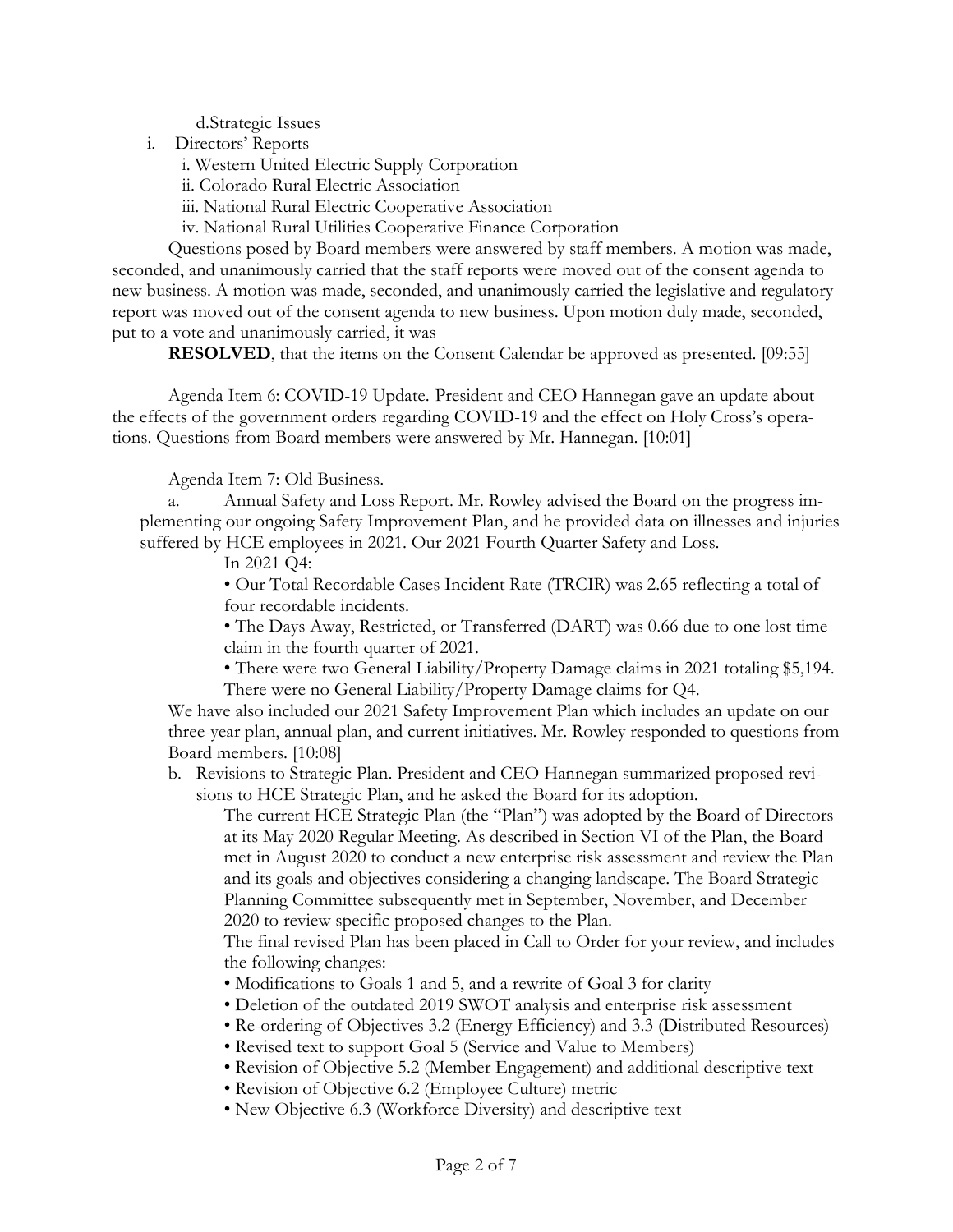Questions posed by Board members were answered by Mr. Hannegan. Upon motion duly made, seconded, put to a vote and unanimously carried, it was

**RESOLVED**, that the revised Holy Cross Energy Strategic Plan be approved as presented. [10:11]

c. Legislative and Regulatory Report (moved from Consent Agenda item): Director Quinton discussed HB22-1020 on "Customer Right To Use Energy." He proposed to have Holy Cross oppose the Bill as introduced. Discussion ensued among Board members about the Bill and the proposal to oppose the Bill. Upon motion duly made, seconded, put to a vote and unanimously carried, it was

**RESOLVED**, that Holy Cross oppose the passage of HB22-1020. [10:27] [A break was taken. 10:27 to 10:40]

d. Staff Reports (moved from Consent Agenda item): President and CEO Hannegan covered each of the Staff Reports that had been furnished to the Board prior to the meeting. Lisa Reed joined the meeting. Questions posed by Board members were answered by Mr. Hannegan. [11:32]

Agenda Item 8: New Business.

a. Member Satisfaction Survey Results. Vice President Weatherred provided the Board a briefing on the results of the 2021 Member Satisfaction Survey. Jane Sanstead and Mike Sassman from NRECA joined the meeting and presented the details of the Survey and its results. The annual HCE Member Satisfaction Survey was conducted in November of 2021. As in 2020, data were collected through online surveying only. An e-mail invitation was sent on November 8 to a random sample of 4,997 members for whom Holy Cross has an e-mail address, with 73 returned as being undeliverable. To increase participation, two reminders were sent to those who had not already finished the survey.

The survey was closed on November 21 with a total of 530 surveys completed, resulting in a response rate of 11%. Survey respondents are weighted by district and age to match the overall member district and age distribution of the co-op. To help ensure a survey sample that is representative of all HCE residential members, age and other demographic information was purchased from Acxiom Corporation for each household served. [12:13] [A break was taken. 12:13 to 12:45]

Agenda Item 7: Old Business [continued].

d. Work Plan Initiatives. Staff sought the adoption by the Board of the revised 2022 work plan initiatives incorporating prior feedback from the Board at its last meeting. At its November 2021 and December 2021 meetings, the Board reviewed the proposed 2022 Work Plans developed by the HCE staff to guide their activities intended for the following year. Feedback obtained from the Board at these meeting has been incorporated into the finalized Work Plans and the revised Work Plans was presented for approval. Changes from the versions presented in December 2021 are:

• Clean Energy Supply: A task to communicate the cost savings resulting from the Guzman Energy contract has been included; commercial operations of the AES Rifle and Parachute projects included as a deliverable.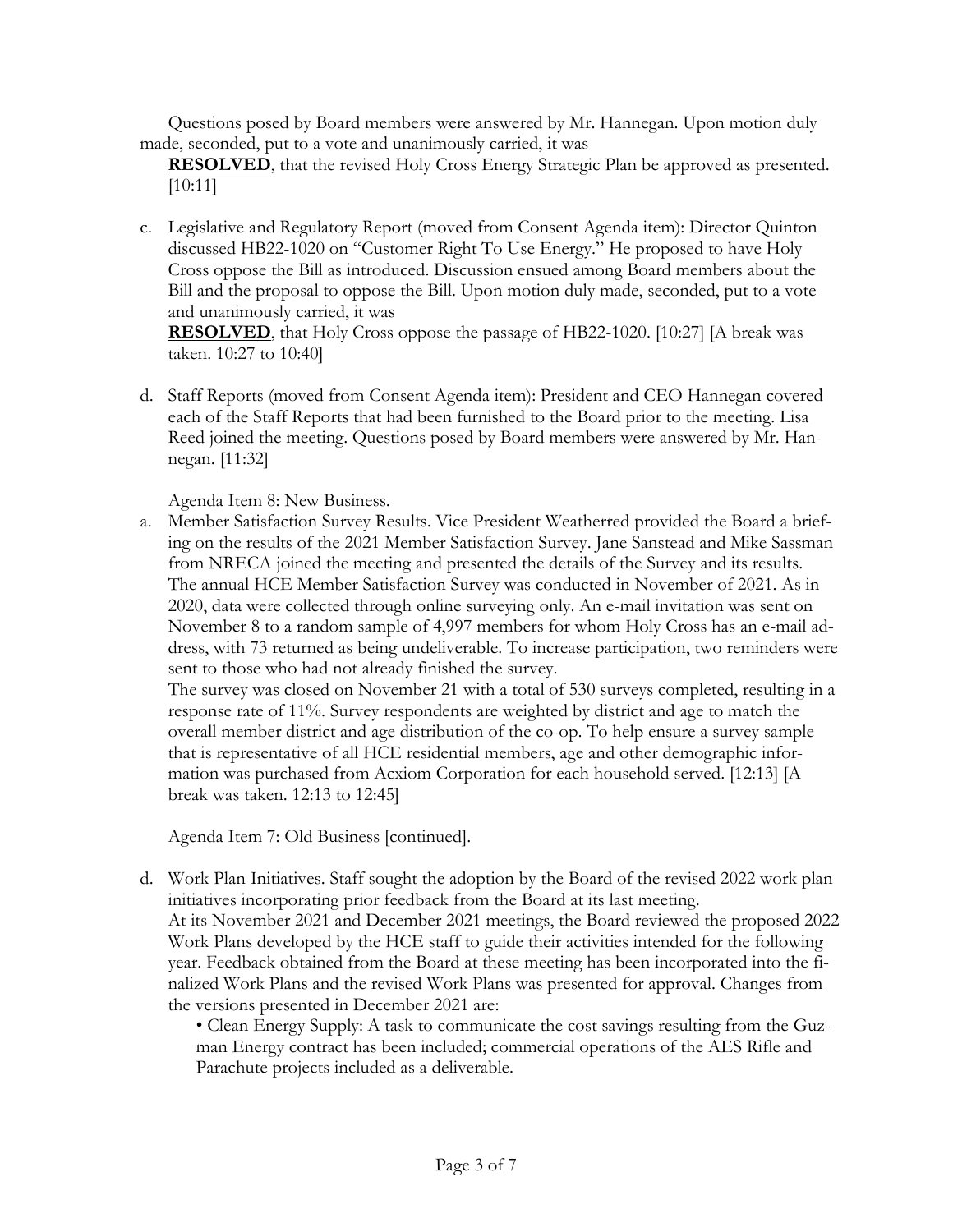• Community Energy Systems: Community partners more clearly defined; tasks and deliverables sharpened to focus on energy system projects of mutual benefit, cross-training of existing MSR staff, and clearer progress for partners to gain assistance.

• Cybersecurity: No changes.

• Diversity Equity and Inclusion: The goal of the internship/scholarship program has been clarified to focus on "increasing the diversity of applicants;" internal DEI dialogues added as a deliverable; funding for consultant increased.

• Distributed Energy Resources: Corrected deliverables to reflect associated tasks, including new report on opportunities for improving EE/BE program administration, single portal for rebate administration, and new programs for demand flexibility.

• Employee Training and Development: Eliminated.

• Energy Assistance: A Go/No-Go Board decision has been included at the end of Q1, to determine from initial work whether further action is needed; an additional task has been included to provide a report on LMI-focused energy assistance programs from other utilities.

• Financial Sustainability: A new task has been added to develop a White Paper with views on the types of services HCE should provide its members in the future; a communications strategy has been added to accompany any rate changes for 2022.

• Network Infrastructure: No changes.

• Online Member Services: A new task has been included for translation of our website into Spanish.

• Reliability and Resilience: More definition has been provided on the work intended for fire mitigation in additional areas. The microgrid task has been specifically focused on the recent DOLA grant award for the Upper Roaring Fork Valley.

Questions posed by Board members were answered by Mr. Hannegan and staff members. During the discussion Chair Munk left the video meeting, and he continued to participate in the meeting by audio. Vice Chair Bertuglia took the Chair position. Upon motion duly made, seconded, put to a vote and unanimously carried, it was

**RESOLVED**, that the revised 2022 Work Plans be approved as presented. [13:30]

Agenda Item 8: New Business [continued].

b. Beneficial Electrification Report. Chris Bilby introduced and discussed HCE's Beneficial Electrification Report prepared by Staff.

As part of 2021's Work Plan 3.1 Beneficial Electrification, Staff prepared an assessment of beneficial electrification (BE) potential in the HCE service territory. This report included, for example, an evaluation of electric vehicle potential, building electrification, electric transit, and electrification of district heating and snowmelt systems. The report addresses potential mechanisms to encourage adoption and strategies for HCE to consider in the future. In Colorado and nationally, policy support of- and consumer demand for- electrification of mobility and heating is growing. Nationally, President Biden's American Jobs Plan is setting ambitious targets for the expansion of EVs. In Colorado, SB21-246 on beneficial electrification, HB21-1286 on energy performance, and HB21-1238 on a Gas DSM program are advancing Colorado toward meeting climate policy goals laid out in HB19-1261. At the same time, better and lower-cost consumer products driving consumers toward cost-effective and environmental-friendly total electric solutions.

As HCE prepares to embark on the next phase of its electrification journey, one in which electrification will transition from niche to mainstream and load will grow significantly. To inform its evolving strategy, and to prioritize customer programs and projects, HCE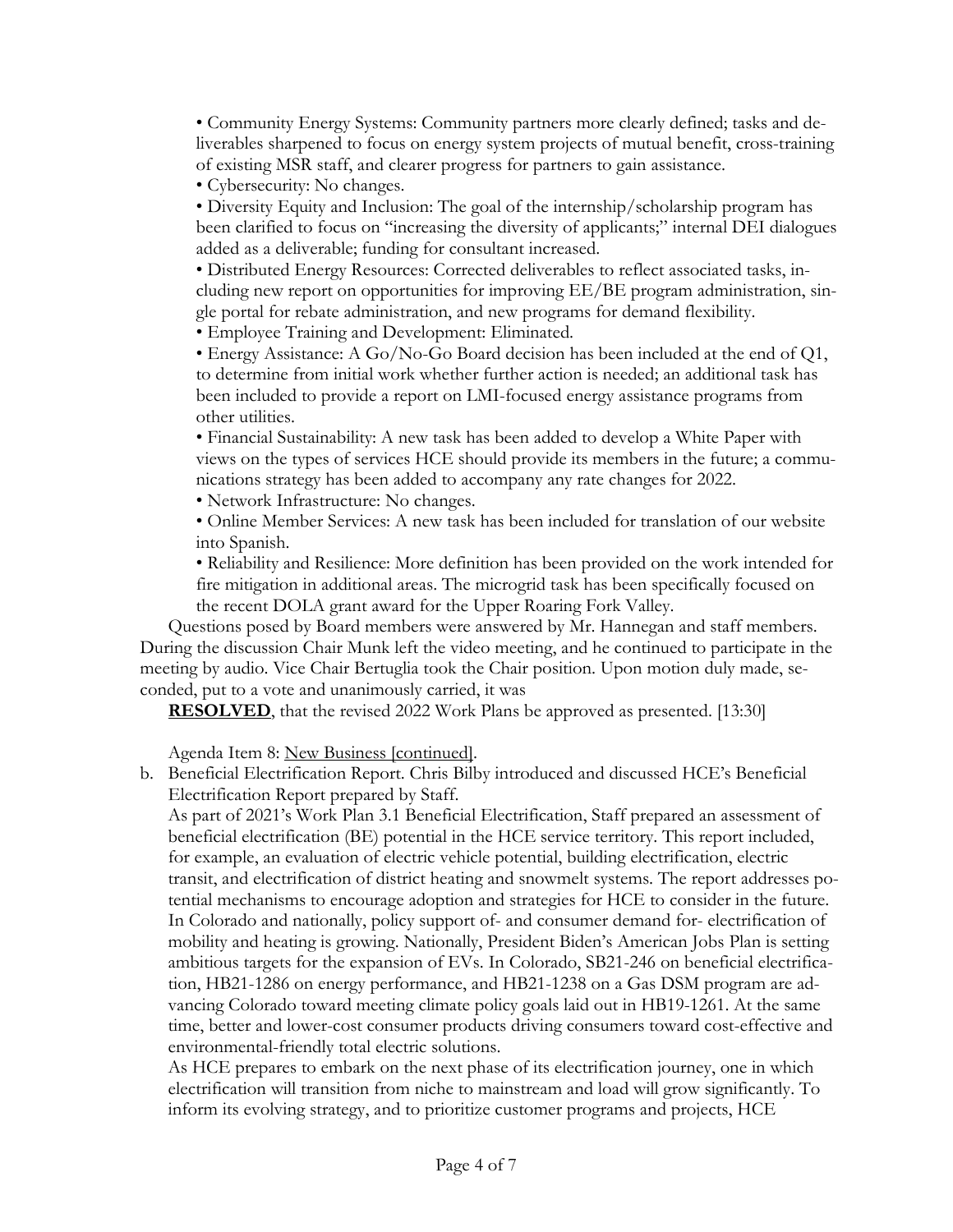evaluated the market potential, community and system impacts, and implementation of programs and policies. In May 2021, HCE teamed up with RMI (formerly Rocky Mountain Institute) in developing a BE concept paper that focused on expansion of electricity to end uses including mobility and heating and cooling. During the second half of 2021, RMI studied local and national data sets, conducted multiple interviews with Staff, performed desktop research, and conducted quantitative analysis to complete the Staff report.

The BE report details the criteria used by consumers to compare options, describes how those options compare to non-electrical choices, and estimates potential impacts to HCE in terms of both energy sales and capacity needs for 2035 and 2050.

The full report along with a set of summary slides was given to the Board prior to the Board meeting. [14:03]

c. Revisions to Tariffs, Rules and Regulations—Net Metering. President and CEO Hannegan proposed changes to HCE's Tariffs, Rules and Regulations with respect to net metered solar generation. Lisa Reed gave a verbal presentation and then answered questions from Board members regarding the proposed changes to the Tariff.

During its 2021 session, the Colorado General Assembly passed SB21-261, "Public Utilities Commission Encourage Renewable Energy Generation", that made several changes to State law intended to increase the deployment of renewable energy generation facilities to meet Colorado's energy needs.

Of most interest to HCE, SB21-261 made changes in four specific areas related to "net metered" generation, principally rooftop solar PV systems that generate more power than is consumed onsite by the consumer:

1. Statutory size limits on net metered PV arrays were increased from 120% of past energy usage of the home or business to 200% of past energy usage;

2. The use of "meter collar adapters" for interconnection of distributed energy resources ("DERs") is now required;

3. Net metering consumers must be provided with the opportunity to rollover and bank all of their excess generation credits from one year to the next, unless they request an annual "true-up" or cancel their service;

4. Utilities must offer "virtual net metering" whereby a single facility can provide power to offset the consumption of other facilities owned by the same consumer; or a single facility can be used to power multiple meters on the same physical property.

Although HCE is statutorily exempt from the requirements of SB21-261, HCE has in general sought to meet or exceed the requirements of the PUC's regulations regarding net metering.

The HCE Strategic Issues Committee met on December 20, 2021, to consider conforming changes to HCE's Tariffs, Rules and Regulations that incorporate the requirements of SB21- 261. After considerable discussion, the Committee recommended that the Tariffs be modified to address items 1 (maximum size) and 3 (credit banking) as follows:

• The system size limit be increased to 25 kW for all members for purposes of eligibility for the "Renewable Energy Net Metering Service – Optional" tariff.

• Systems shall be designed to produce no more than 200% of actual verified average monthly electric consumption of the service account (or projected average monthly consumption if new construction).

• Consumers on time-of-use rate options shall now be eligible for net metering.

• Consumers will be allowed to roll over and bank excess generation credits indefinitely, with an option for an annual true-up to continue if desired.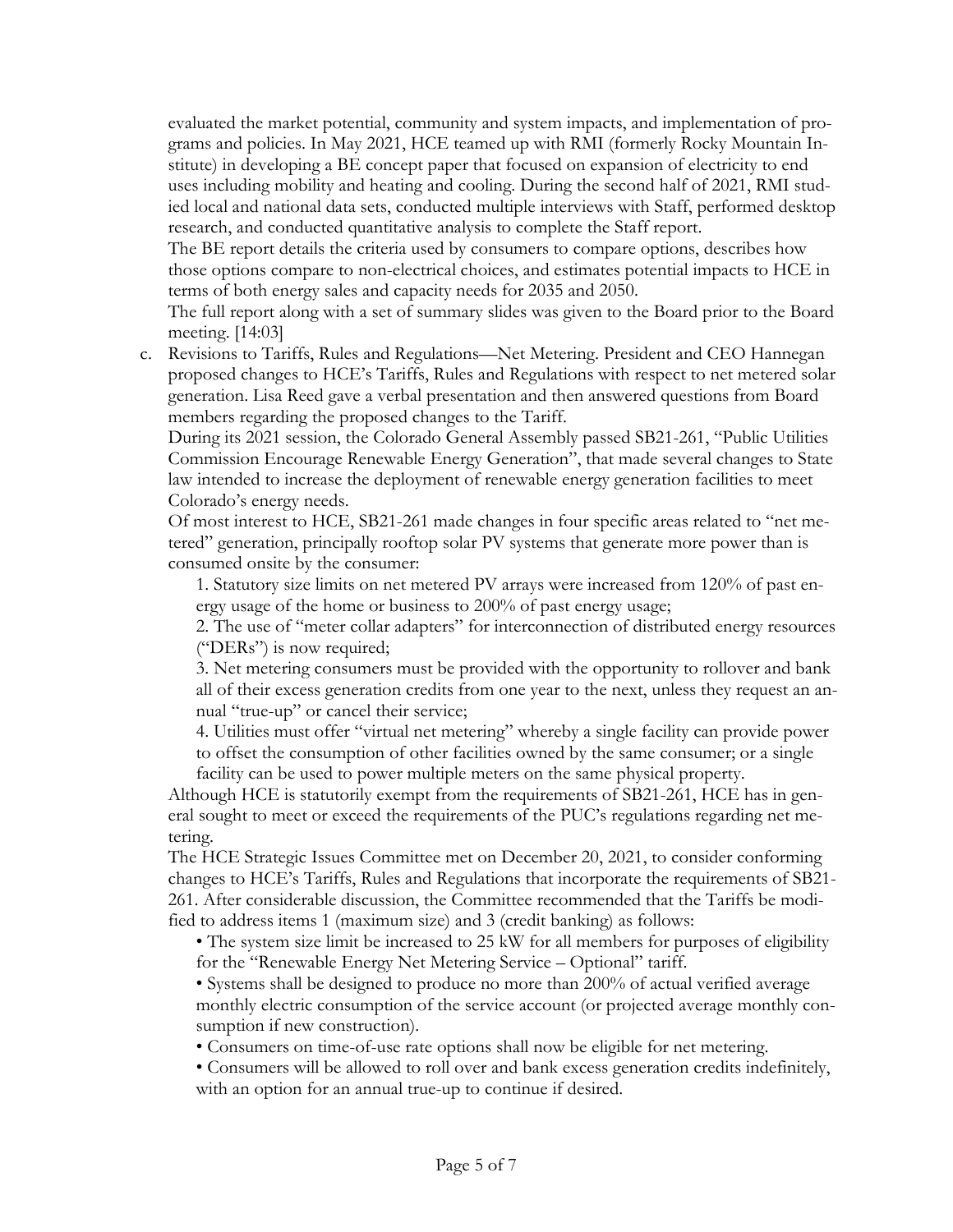• HCE continues to reserve the right to make system size exceptions, for example, allowing larger system sizes if installed with battery storage.

The pertinent section of the HCE Tariffs, Rules and Regulations has been amended to reflect these changes and were presented to the Board in both "clean" and "redline" format. Upon motion duly made, seconded, put to a vote and unanimously carried, it was **RESOLVED**, that the proposed changes to the HCE Tariffs, Rules and Regulations regarding net metering service be approved as presented effective as of March 1, 2022. [14:13]

- e. Modify Budget regarding Carry Over of deferred revenue. Director Quinton raised the issue of how to spread the deferred revenue account in the Budget (one year—2022, or two years—2022 and 2023). President and CEO Hannegan described staff's view of why the Budget showed a use of the deferred revenue in 2022 of \$2.5M and not 2023. Upon motion duly made, seconded, put to a vote and unanimously carried, it was **RESOLVED**, that the 2022 Operating Budget be amended to reduce the use of deferred revenue in 2022 from \$2.5 million to \$2.05 million, and to adjust the ECA accordingly.
- f. Remove Budget Item on Cards to Members. Director Gardner suggested that the line item for purchase and distribution of holiday cards to members be considered by staff on the issue of cost and effectiveness. Other Board members provided input on the line item. [14:27]
- g. Vice Chair Bertuglia announced that Holy Cross was the Founder's Stewardship Award winner from the Walking Mountain Science Center. [14:30]

Agenda Item 9: Executive Session. Upon motion duly made, seconded, put to a vote and unanimously carried, the following resolution was adopted:

**RESOLVED** that the Board enter executive session to consider documents or testimony given in confidence generally relating to a potential litigation matter. All staff members remained in the Board room.

No action was taken by the Board to make final policy decisions or adopt or approve any resolution, rule, regulation, or formal action, any contract, or any action calling for the payment of money. Direction was given on negotiations.

Upon motion duly made, seconded, put to a vote and unanimously carried, the following resolution was adopted:

**RESOLVED** that the Board exit executive session. [14:37]

Agenda Item 10: Adjourn Board Meeting. Vice Chair Bertuglia continued the meeting at 14:37 p.m. until **February 16, 2022, at 9:00 a.m**. The next meeting will be held in person at Holy Cross' main office at 0132 Buckhorn Valley Boulevard, Eagle County, Gypsum, CO. Depending on the status of the COVID-19 pandemic, the meeting may be conducted electronically.

Á

Secretary – Robert H. Gardner

APPROVED: